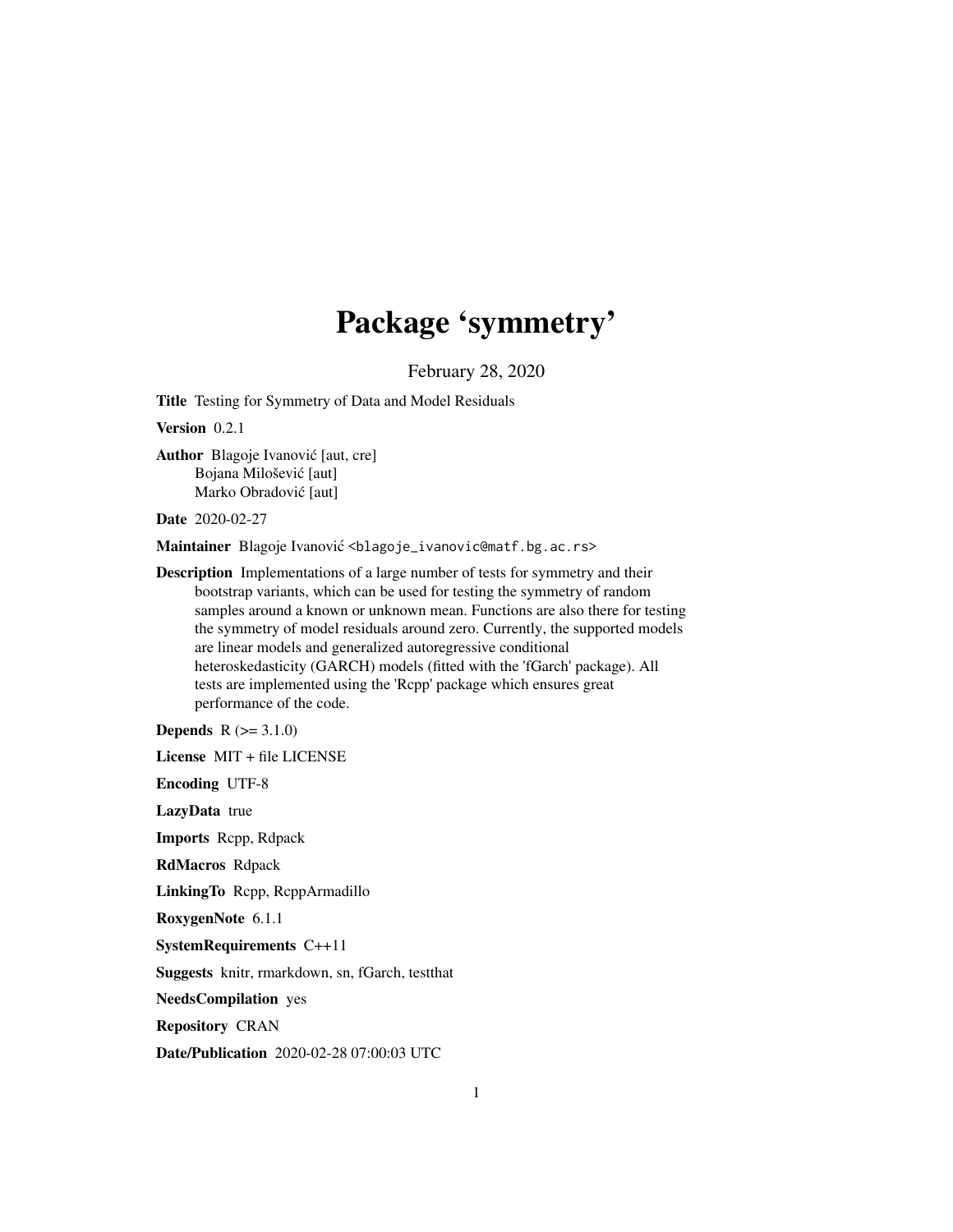# <span id="page-1-0"></span>R topics documented:

| Index |  |
|-------|--|
|       |  |
|       |  |
|       |  |
|       |  |
|       |  |

rmixnorm *Mixture of 2 normal distributions*

# Description

Generates random numbers from a mixture of 2 normal distributions

# Usage

rmixnorm(n, mean1 = 0, sd1 = 1, mean2 = 0, sd2 = 1, p = 0.5)

# Arguments

|       | number of observations                  |
|-------|-----------------------------------------|
| mean1 | mean of the first normal                |
| sd1   | standard deviation of the first normal  |
| mean2 | mean of the second normal               |
| sd2   | standard deviation of the second normal |
|       | probability of the first normal         |

# Value

Vector of random numbers from the specified mixture of normals.

| rsl | Azzalini skew logistic distribution |  |
|-----|-------------------------------------|--|
|     |                                     |  |

# Description

Generates random numbers from the skew logistic distribution

# Usage

rsl(n = 1, xi = 0, omega = 1, alpha = 0, dp = NULL)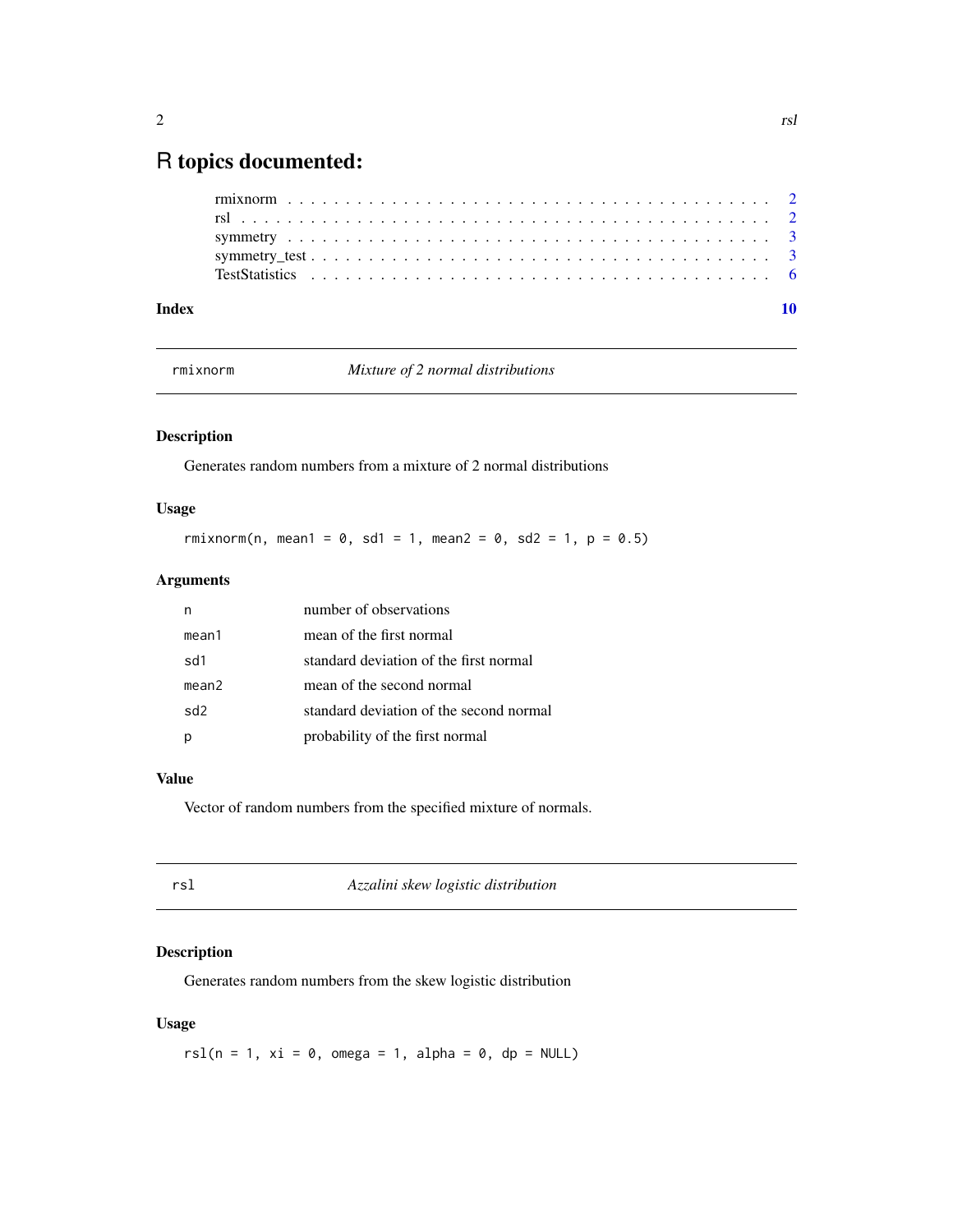#### <span id="page-2-0"></span>symmetry 3

#### **Arguments**

| n.    | sample size.                                                                                                                                  |
|-------|-----------------------------------------------------------------------------------------------------------------------------------------------|
| хi    | vector of location parameters.                                                                                                                |
| omega | vector of (positive) scale parameters.                                                                                                        |
| alpha | vector of slant parameters.                                                                                                                   |
| dp    | a vector of length 3 whose elements represent the parameters described above.<br>If dp is specified, the individual parameters cannot be set. |

#### Value

Vector of random numbers from Azzalini skew logistic distribution.

| symmetry | symmetry: A package which implements tests for symmetry of ran-<br>dom samples, linear models and generalized autoregressive condi-<br>tional heteroskedasticity (GARCH) models |
|----------|---------------------------------------------------------------------------------------------------------------------------------------------------------------------------------|
|          |                                                                                                                                                                                 |

# Description

The package contains a large number of tests for symmetry (and their bootstrap variants), which can be used to test the symmetry of random samples or of model residuals. Currently, the supported models are linear models and generalized autoregressive conditional heteroskedasticity (GARCH) models (fitted with the 'fGarch' package). The tests are implemented using the 'Rcpp' package which ensures great performance.

# Details

To see the available tests, see [TestStatistics](#page-5-1)

For documentation on how to perform the tests, see [symmetry\\_test](#page-2-1)

<span id="page-2-1"></span>symmetry\_test *Perform symmetry tests*

## Description

This is a generic function used to perform symmetry tests on numeric vectors or objects of class lm (linear models) and objects of class fGARCH (GARCH mdels fitted with the fGarch package).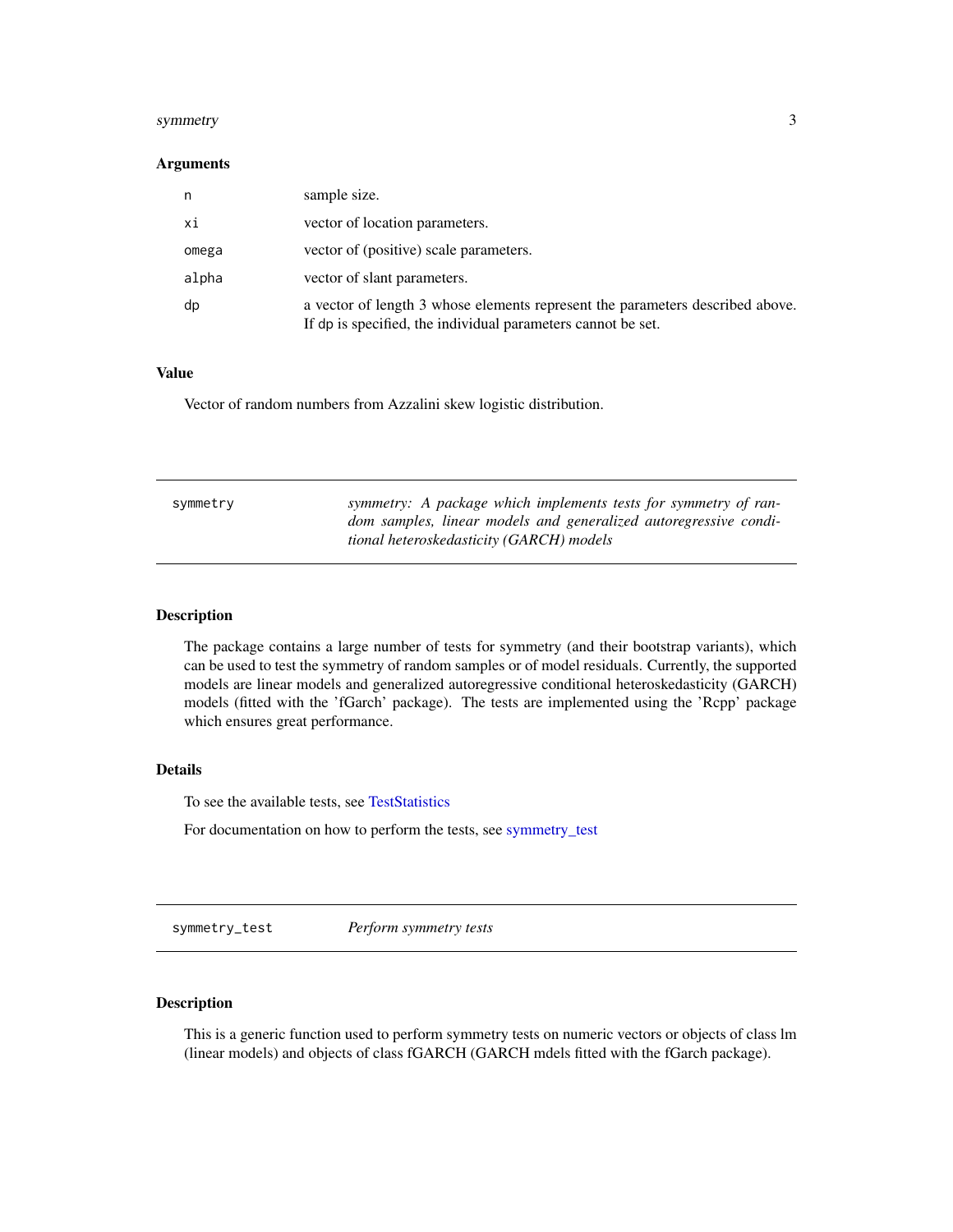#### Usage

```
symmetry_test(x, ...)
## Default S3 method:
symmetry_test(x, stat, mu = NULL, bootstrap = TRUE,
 B = 1000, boot_method = c("sign", "reflect"), trim = 0, k = 0,
  ...)
## S3 method for class 'lm'
symmetry_test(x, stat, B = 1000, boot_method = c("sign",
  "reflect"), k = 0, \ldots)
## S3 method for class 'fGARCH'
symmetry_test(x, stat, B = 1000, burn = 0,
  boot_method = c("sign", "reflect"), k = 0, approximate = FALSE,...)
```
#### Arguments

| X           | an object of class numeric, lm or fGARCH                                                                               |
|-------------|------------------------------------------------------------------------------------------------------------------------|
| $\cdot$     | not used                                                                                                               |
| stat        | a character vector indicating the test statistic to be used (see Available Test<br>Statistics)                         |
| mu          | the centre parameter around which to test symmetry                                                                     |
| bootstrap   | a logical indicating whether to use bootstrap                                                                          |
| B           | the number of bootstrap replications                                                                                   |
| boot_method | the method of bootstrap sample generation (see Details)                                                                |
| trim        | the trim value used for estimating the centre (as used in "mean")                                                      |
| k           | the k parameter of the statistic, ignored if the test statistic doesn't depend on a<br>parameter (see Test Statistics) |
| burn        | the number of elements to remove from the beginning of the time series for<br>testing                                  |
| approximate | a logical indicating whether to use the faster approximate bootstrap method (see<br>Details)                           |

#### Details

The tests are performed using bootstrap procedures or using asymptotic results, where applicable. Currently, two methods of generating a bootstrap sample from the null distribution are available. The "sign" method generates the bootstrap sample by multiplying the existing sample by -1 or 1 at random (with equal probabilities), essentially randomizing the sign of the data, giving a symmetric distribution. The "reflect" method reflects the sample around zero and samples length $(x)$  elements with replacement. In practice, it has been shown that the "sign" method is almost always better, thus is the default.

<span id="page-3-0"></span>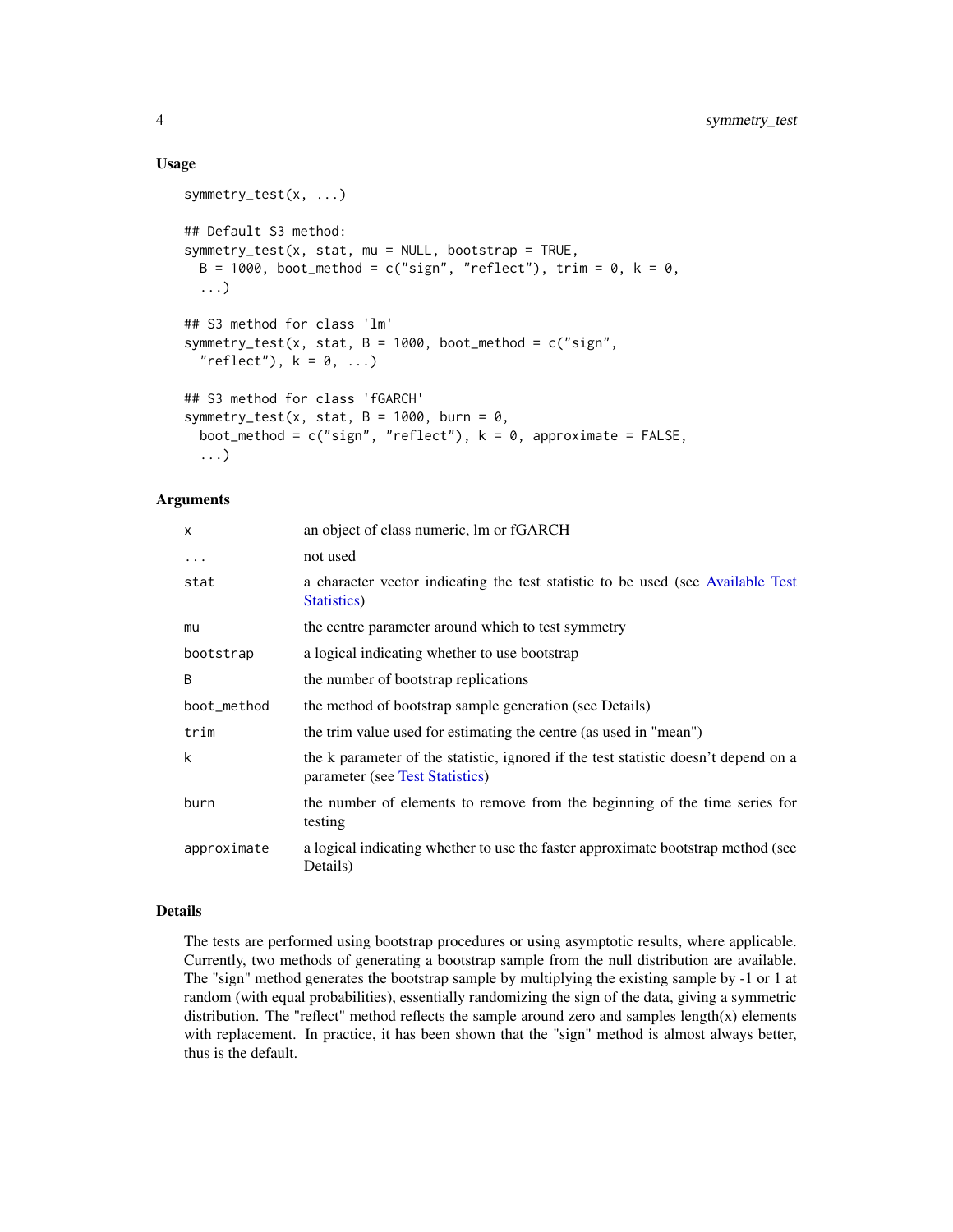# symmetry\_test 5

For numeric data, the tests can be performed around a known (parameter "mu") or unknown centre. When the centre is known, the bootstrap method gives the same results as a Monte Carlo simulation of the p value, for tests which are distribution free. For unknown centre (when mu = NULL), bootstrap must be used and the estimate of the centre used is the trimmed mean, with trim parameter "trim". By default, the mean is taken (trim  $= 0$ ).

For linear models, the tests are based on a bootstrap procedure as in (Allison and Pretorius 2017) and are used to test the symmetry of the residuals around zero.

For GARCH models (must be fitted with the 'fGarch' package), the tests are also based on bootstrap and test for symmetry of the residuals around zero. An approximation of the bootstrap procedure is available where the residuals are treated as iid data, which is much faster and has been shown to give similar results to the default bootstrap procedure (described in (Klar et al. 2012)).

For a comparison of the performance of various tests of symmetry around an unknown centre, see (Milošević and Obradović 2019)).

#### Value

An object of class "htest" containing the results of the testing.

#### References

Allison J, Pretorius C (2017). "A Monte Carlo evaluation of the performance of two new tests for symmetry." *Computational Statistics*, 32(4), 1323–1338. doi: [10.1007/s0018001606804.](https://doi.org/10.1007/s00180-016-0680-4)

Klar B, Lindner FL, Meintanis S (2012). "Specification tests for the error distribution in GARCH models." *Computational Statistics & Data Analysis*, 56(11), 3587–3598. doi: [10.1016/j.csda.2010.05.029.](https://doi.org/10.1016/j.csda.2010.05.029)

Milošević B, Obradović M (2019). "Comparison of efficiencies of some symmetry tests around an unknown centre." *Statistics*, 53(1), 43–57.

### Examples

```
set.seed(1)
# IID samples
x \leq -rnorm(50)symmetry_test(x, "MOI", bootstrap = FALSE, k = 3, mu = 0)
symmetry_test(x, "MOI", bootstrap = TRUE, k = 3, mu = 0)
symmetry_test(x, "MOI", bootstrap = TRUE, k = 3)
x \le - r s l (50, alpha = 1.5)symmetry_test(x, "MOI", bootstrap = FALSE, k = 3, mu = 0)
symmetry_test(x, "MOI", bootstrap = TRUE, k = 3, mu = 0)
symmetry_test(x, "MOI", bootstrap = TRUE, k = 3)
# Linear models
lin_model <- lm(dist ~ speed, cars)
symmetry_test(lin_model, "B1")
# Garch models
library(fGarch)
specskew19 = fGarch::garchSpec(model = list(omega = 0.1,
```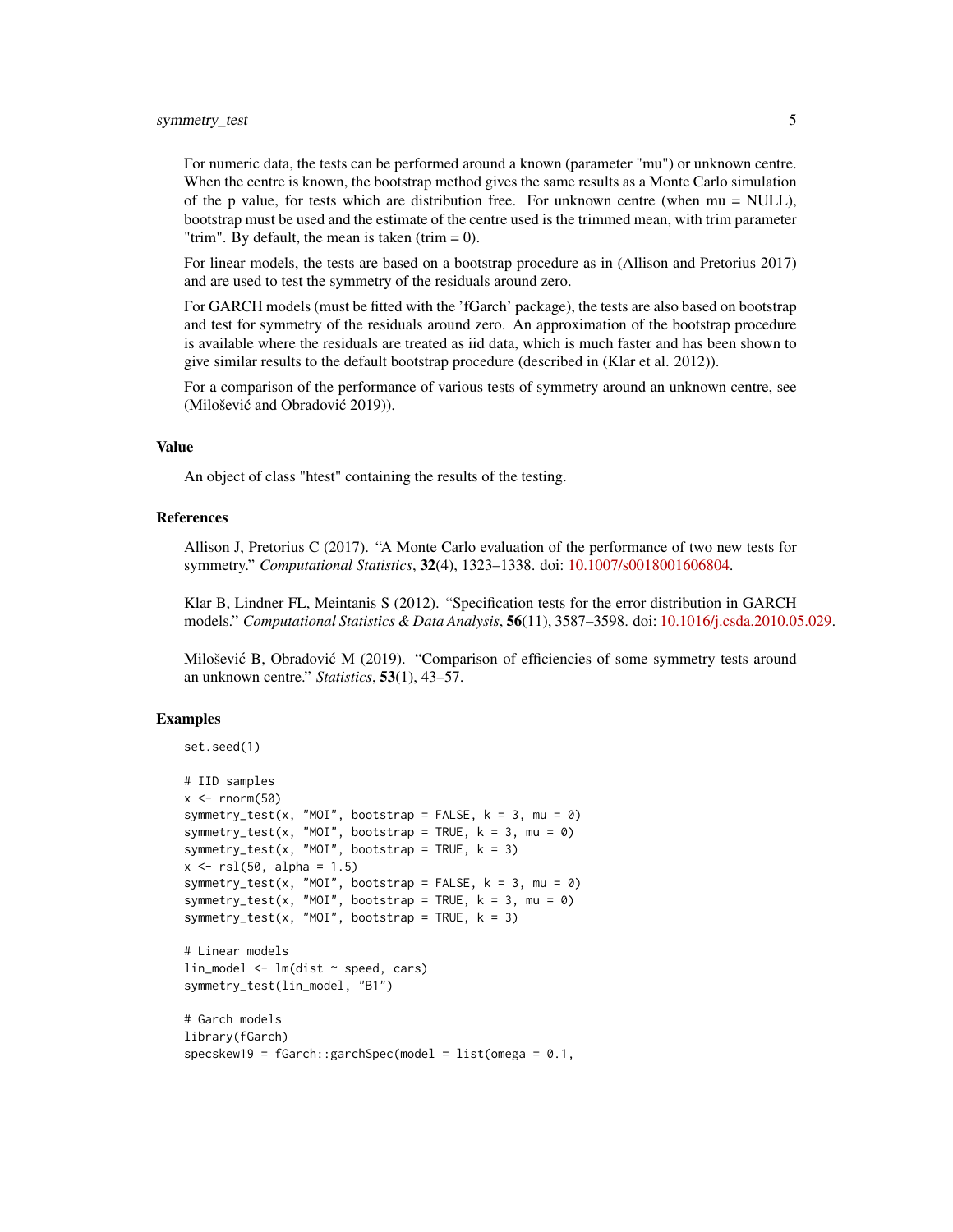```
alpha = 0.3,
                                     beta = 0.3,
                                     skew = 1.9),
                                     cond.dist = "snorm")
x <- fGarch::garchSim(specskew19, n = 500)
g \leftarrow fGarch::garchFit(\neg garch(1,1), x, cond.dist = "QMLE",include.mean = FALSE, trace = FALSE)
symmetry_test(g, "CH", B=400, burn = 100) # slower
symmetry_test(g, "FM", B=400, burn = 100, approximate = TRUE)
```
<span id="page-5-1"></span>TestStatistics *Available test statistics for symmetry tests*

# Description

The list of implemented test statistics and their functions

## Usage

B1(X) BH2(X)  $BHC1(X, k)$  $BHC2(X, k)$ BHI(X) BHK(X) CM(X) FM(X) HM(X, k) K2U(X) K2(X) KS(X) SGN(X) WCX(X)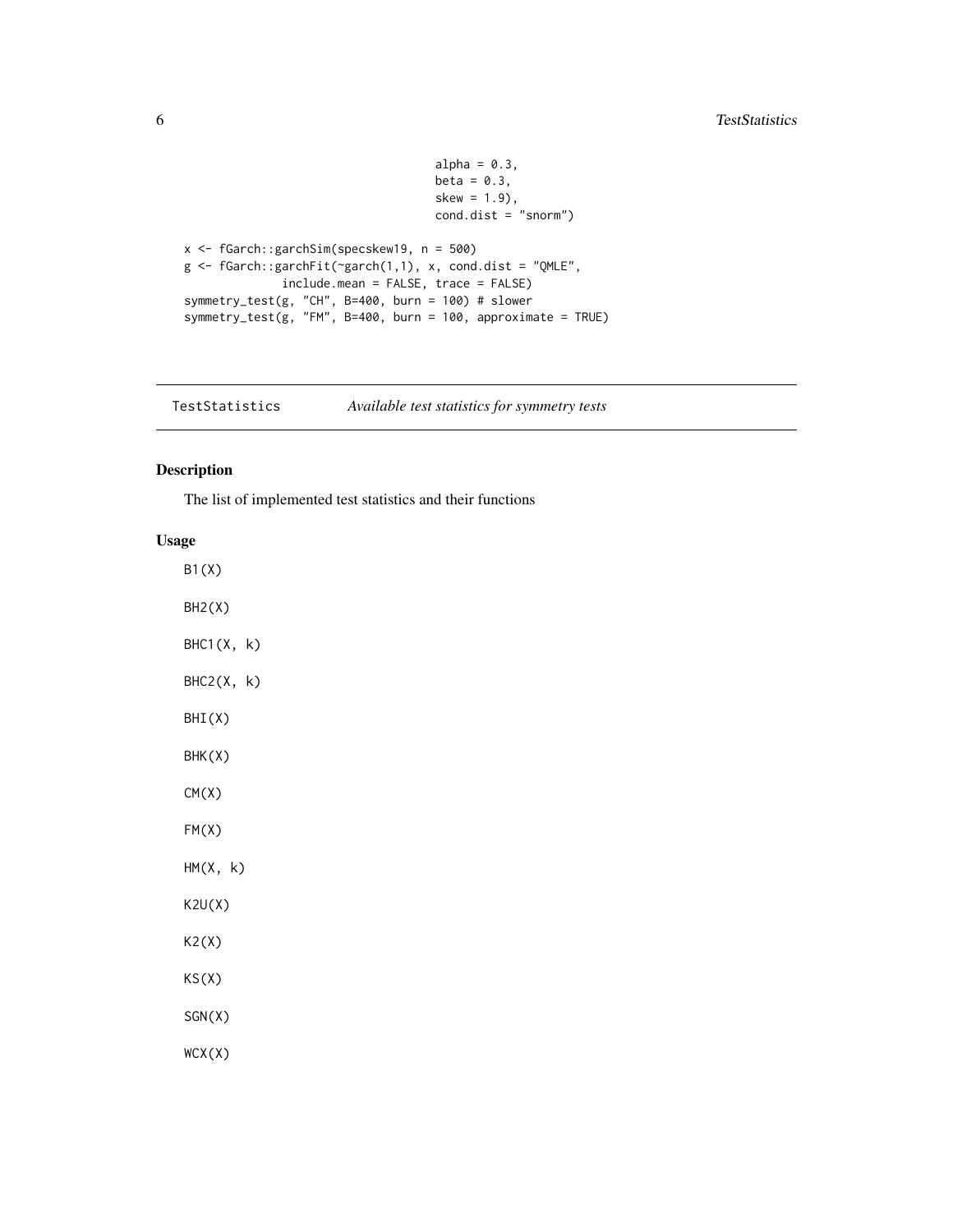<span id="page-6-0"></span>TestStatistics 7

MGG(X) MI(X)  $MOI(X, k)$  $MOK(X, k)$  $NAC1(X, k)$  $NAC2(X, k)$  $NAI(X, k)$  $NAK(X, k)$ RW(X)

# Arguments

| X | the numeric vector for which to calculate the test statistic |
|---|--------------------------------------------------------------|
|   | the 'k' parameter in the formula (if applicable)             |

#### Details

Below is a list of the implemented test statistics in the package. Each statistic is listed by it's name, a code string (e.g. 'B1', CM','MOI') and the formula of the statistic which is evaluated. The code string is used as an argument to the [symmetry\\_test](#page-2-1) function. Some statistics depend on a parameter 'k' which can be seen from the formulas and is also passed as an argument.

Each statistic is implemented as a function with the same name as the code string, so the name of the function is passed as the argument "stat" to the [symmetry\\_test](#page-2-1) function

#### Value

The value of the test statistic.

# Test statistics

The list of available statitics in the format "code(s) : name (reference)"

- MI : The Mira test statistic (see (Mira 1999))
- CM : The Cabilio–Masaro test statistic (see (Cabilio and Masaro 1996))
- MGG : The Miao, Gel and Gastwirth test statistic (see (Miao et al. 2006))
- B1 : The  $\sqrt{b_1}$  test statistic (see (Milošević and Obradović 2019))
- KS : The Kolmogorov–Smirnov test statistic (see (Milošević and Obradović 2019))
- SGN : The Sign test statistic (see (Milošević and Obradović 2019))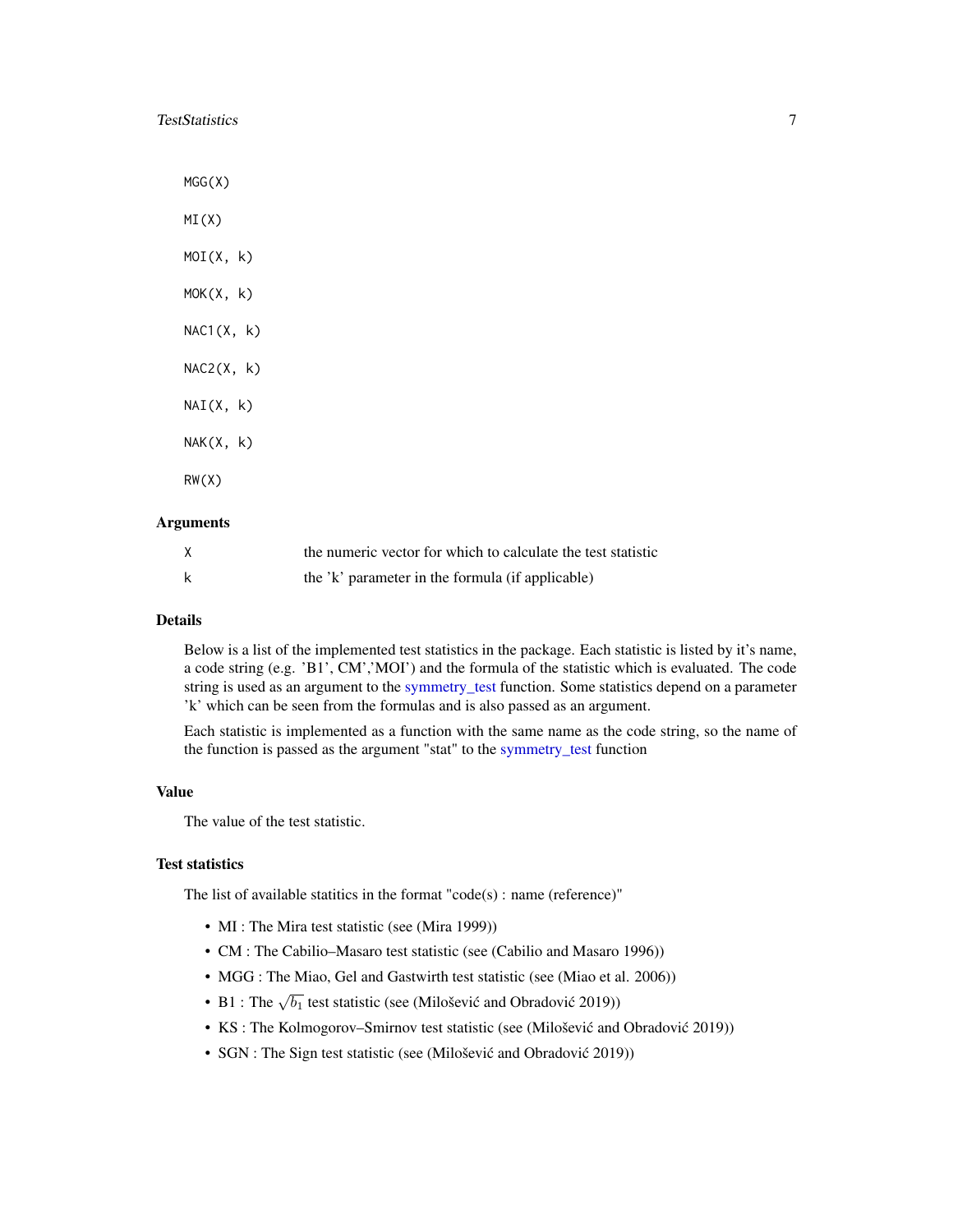- KS : The Wilcoxon test statistic (see (Milošević and Obradović 2019))
- FM : The characterization based test statistic (see (Feuerverger et al. 1977))
- RW : The Rothman-Woodroofe test statistic (see (Gaigall 2019))
- BHI : The Litvinova test statistic (see (Litvinova 2001))
- BHK : The Baringhaus and Henze supremum-type test statistic (see (Baringhaus and Henze 1992))
- BH2 : The Baringhaus-Henze test statistic (see (Baringhaus and Henze 1992))
- MOI and MOK : The Milošević and Obradović test statistics (see (Milošević and Obradović 2016))
- NAI and NAK : The Nikitin and Ahsanullah test statistics (see (Nikitin and Ahsanullah 2015))
- K2 and K2U : The Božin, Milošević, Nikitin and Obradović Kolmogorov type statistics based on V- and U- statistics respectively (see (Božin et al. 2018))
- NAC1, NAC2, BHC1 and BHC2 : The Allison and Pretorius test statistics (see (Allison and Pretorius 2017))

#### References

Allison J, Pretorius C (2017). "A Monte Carlo evaluation of the performance of two new tests for symmetry." *Computational Statistics*, 32(4), 1323–1338. doi: [10.1007/s0018001606804.](https://doi.org/10.1007/s00180-016-0680-4)

Baringhaus L, Henze N (1992). "A characterization of and new consistent tests for symmetry." *Communications in statistics-theory and methods*, 21(6), 1555–1566. doi: [10.1080/03610929208830863.](https://doi.org/10.1080/03610929208830863)

Božin V, Milošević B, Nikitin Y, Obradović M (2018). "New Characterization-Based Symmetry Tests." *Bulletin of the Malaysian Mathematical Sciences Society*, 10–1007. doi: [10.1007/s40840-](https://doi.org/10.1007/s40840-018-0680-3) [01806803.](https://doi.org/10.1007/s40840-018-0680-3)

Cabilio P, Masaro J (1996). "A simple test of symmetry about an unknown median." *Canadian Journal of Statistics*, 24(3), 349–361. doi: [10.2307/3315744.](https://doi.org/10.2307/3315744)

Feuerverger A, Mureika R, others (1977). "The empirical characteristic function and its applications." *The Annals of Statistics*, 5(1), 88–97. doi: [10.1214/aos/1176343742.](https://doi.org/10.1214/aos/1176343742)

Gaigall D (2019). "Rothman-Woodroofe symmetry test statistic revisited." *Computational Statistics \& Data Analysis*, 106837.

Litvinova V (2001). "New nonparametric test for symmetry and its asymptotic efficiency." *Vestnik St. Petersburg University Mathematics*, 34(4), 12–14.

Miao W, Gel YR, Gastwirth JL (2006). "A new test of symmetry about an unknown median." In *Random Walk, Sequential Analysis And Related Topics: A Festschrift in Honor of Yuan-Shih Chow*, 199–214. World Scientific.

Milošević B, Obradović M (2019). "Comparison of efficiencies of some symmetry tests around an unknown centre." *Statistics*, 53(1), 43–57.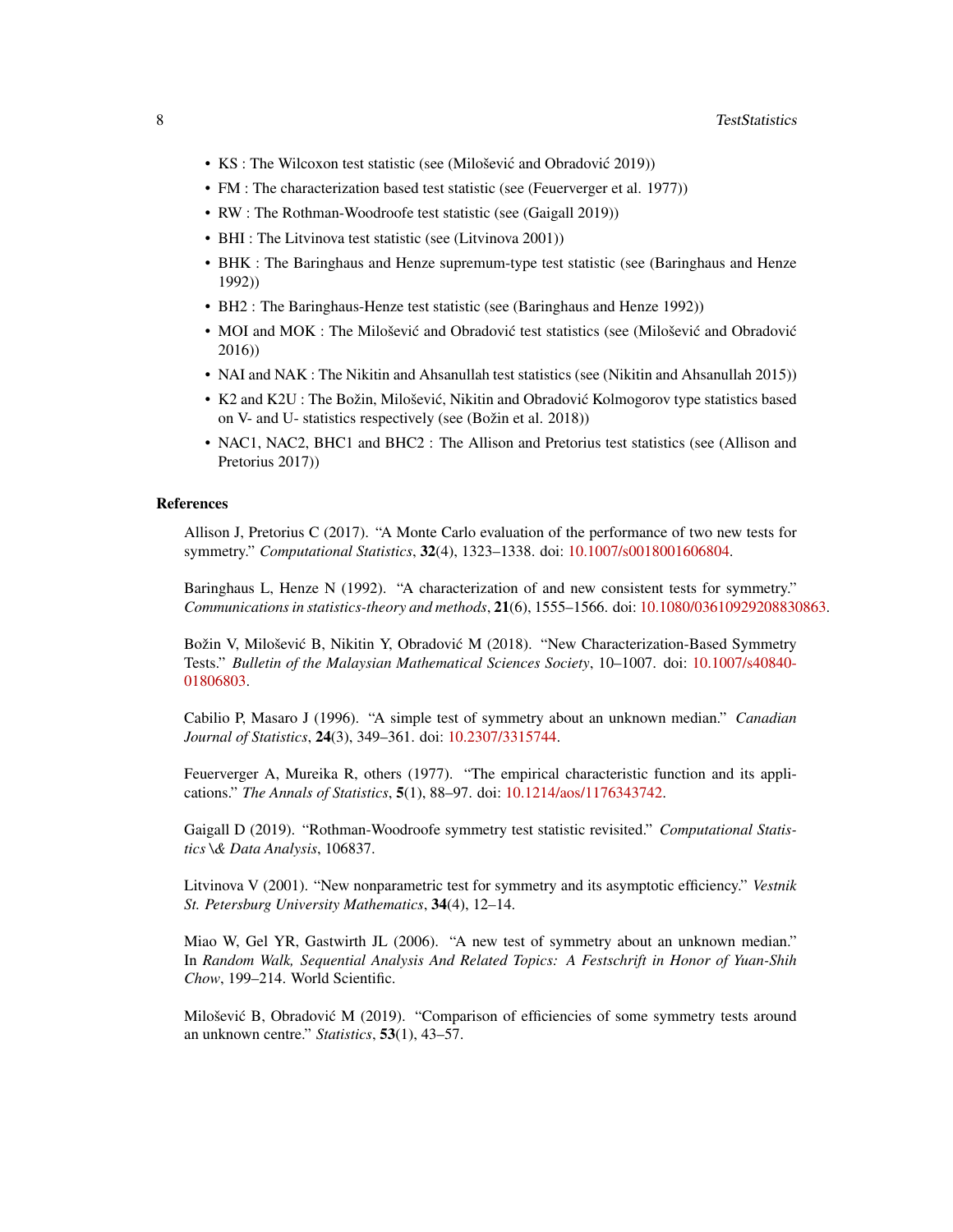Milošević B, Obradović M (2016). "Characterization based symmetry tests and their asymptotic efficiencies." *Statistics & Probability Letters*, 119, 155–162.

Mira A (1999). "Distribution-free test for symmetry based on Bonferroni's measure." *Journal of Applied Statistics*, 26(8), 959–972. doi: [10.1080/02664769921963.](https://doi.org/10.1080/02664769921963)

Nikitin Y, Ahsanullah M (2015). "New U-empirical Tests of Symmetry Based on Extremal Order Statistics, and their Efficiencies." In *Mathematical Statistics and Limit Theorems*, 231–248. Springer. doi: [10.1007/9783319124421\\_13.](https://doi.org/10.1007/978-3-319-12442-1_13)